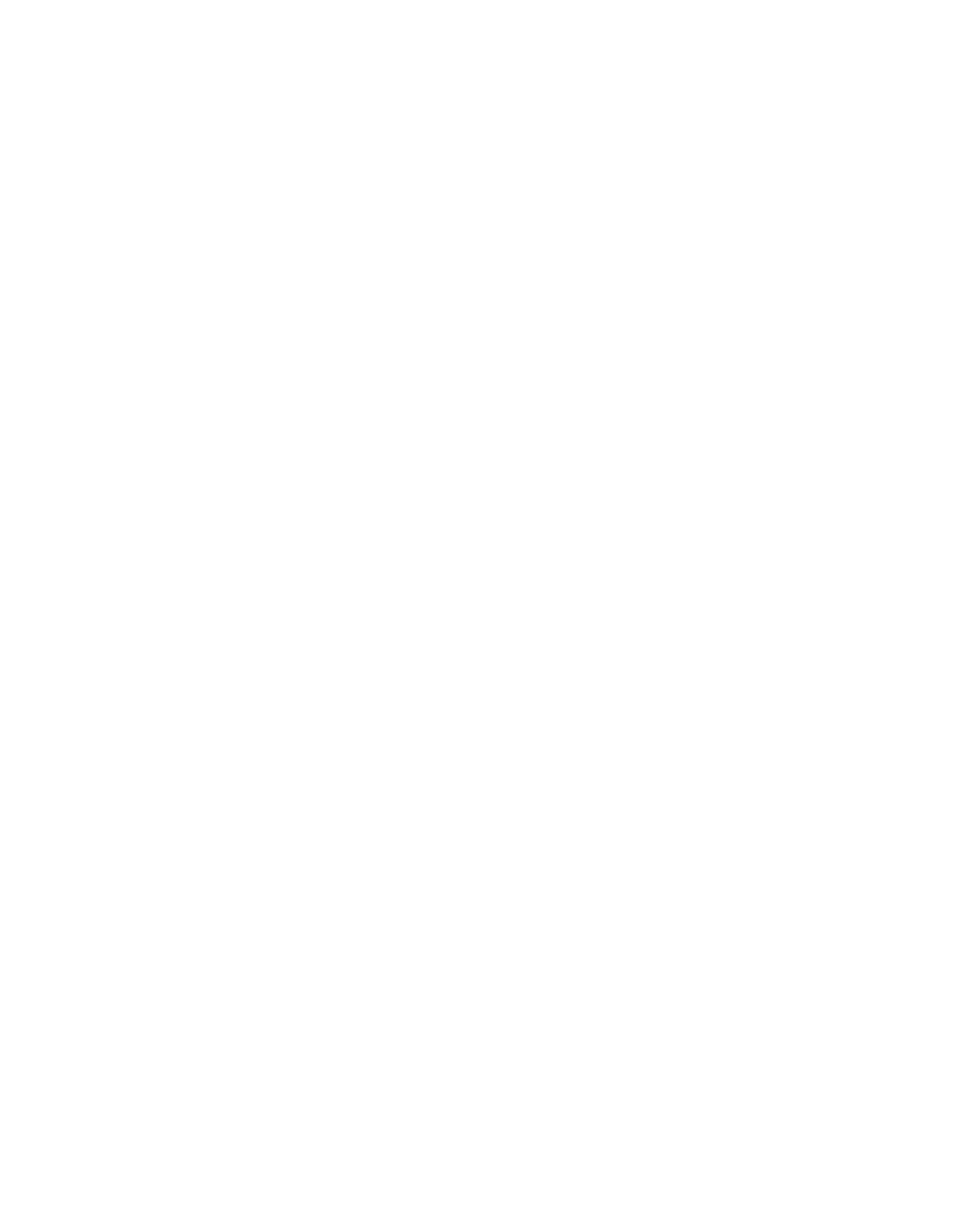## **SECTION 1: INTRODUCTION**

Pursuant to CEQA Guidelines Section 15097, this Mitigation Monitoring and Reporting Program (MMRP) is intended to serve as the mechanism by which mitigation measures identified in the City of Mill Valley 2040 General Plan Final Environmental Impact Report are implemented.

In this case, the "mitigation measures" identified in the City of Mill Valley 2040 General Plan Final Environmental Impact Report consists of goals and policies of the City of Mill Valley 2040 General Plan. Therefore, this MMRP identifies the applicable and relevant goals and policies that serve to mitigate the impact to a level of less than significant.

The City of Mill Valley is obligated to adhere to these policies, when applicable, during all aspects of land use planning processes, including application review, environmental review, and decision making. Verification of project consistency with Mill Valley 2040 General Plan will occur on a case‐ by‐case basis over the life of the plan.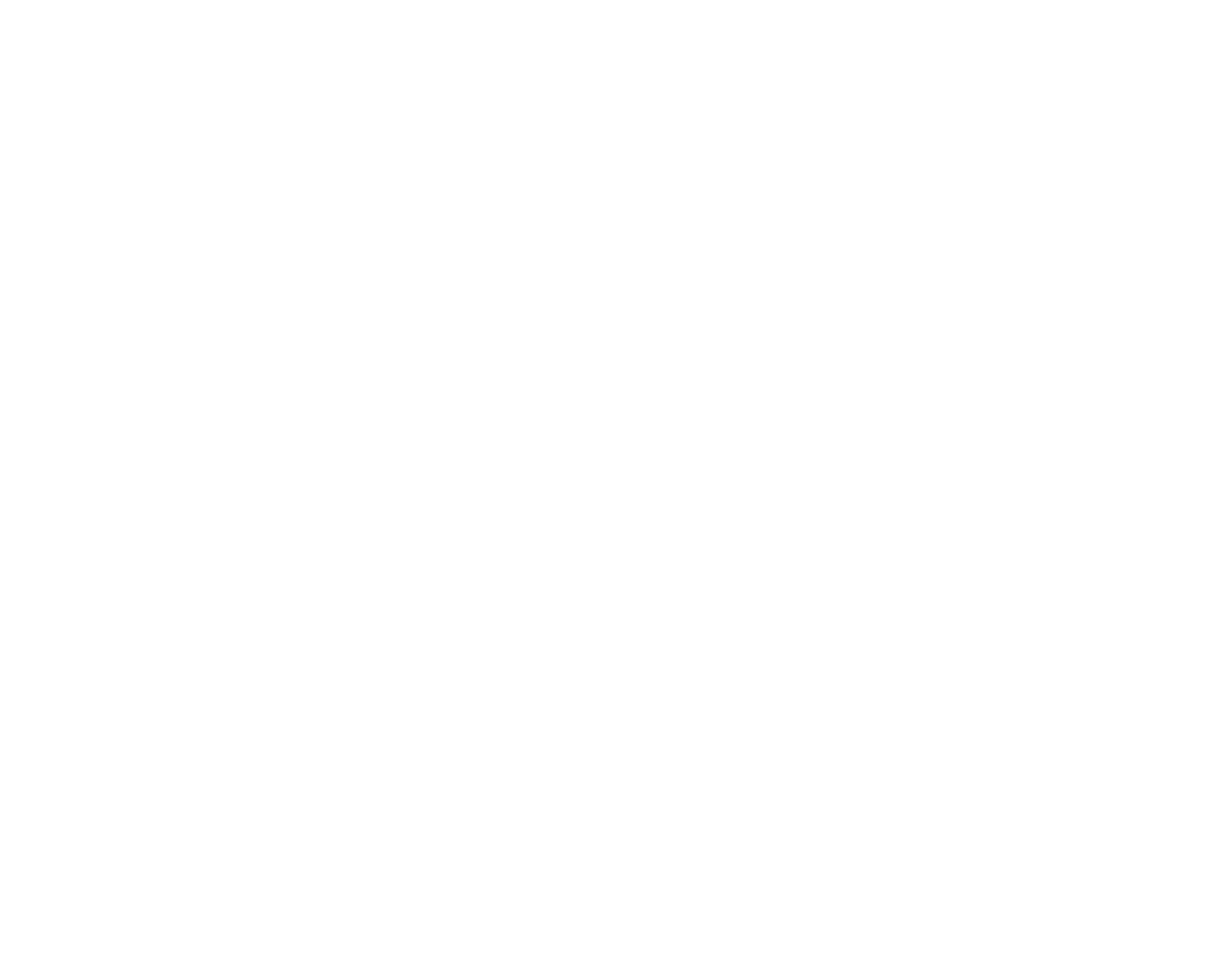| Table 1: Mill Valley 2040 General Plan Mitigation Monitoring and Reporting Program |  |  |
|------------------------------------------------------------------------------------|--|--|
|------------------------------------------------------------------------------------|--|--|

| Impact                                          | <b>General Plan Goals or Policies</b>                                                                                       | <b>Method of</b><br><b>Verification</b> | <b>Timing of</b><br><b>Verification</b>        | <b>Responsible for</b><br><b>Verification</b>            |
|-------------------------------------------------|-----------------------------------------------------------------------------------------------------------------------------|-----------------------------------------|------------------------------------------------|----------------------------------------------------------|
| <b>Aesthetics, Light, and Glare</b><br>1.       |                                                                                                                             |                                         |                                                |                                                          |
| Impact AES-1: Scenic Vistas                     | Goal LU-1 and Policy LU-1                                                                                                   | Project<br>Approval<br>Process          | <b>During Project</b><br><b>Review Process</b> | City of Mill Valley<br>Planning & Building<br>Department |
| Impact AES-2: Visual Character                  | Goals LU-1, LU-2, LU-3; Policies LU-1, LU-2, LU-3,<br>LU-4, LU-5                                                            | Project<br>Approval<br>Process          | <b>During Project</b><br><b>Review Process</b> | City of Mill Valley<br>Planning & Building<br>Department |
| Impact AES-3: Light and Glare                   | Policies LU-1 and LU-4                                                                                                      | Project<br>Approval<br>Process          | <b>During Project</b><br><b>Review Process</b> | City of Mill Valley<br>Planning & Building<br>Department |
| 2.<br>Air Quality / Greenhouse Gas Emissions    |                                                                                                                             |                                         |                                                |                                                          |
| Impact AIR-1: Air Quality Plan                  | Goals CL.1, MOB.2, MOB.3,; Policies CL.1, CL.2,<br>CL.3, M.3, M.4, M.5, M.6, M.7, M.8, M.9, M.10,<br>M.11, M.12, M.13, M.14 | Project<br>Approval<br>Process          | <b>During Project</b><br><b>Review Process</b> | City of Mill Valley<br>Planning & Building<br>Department |
| Impact AIR-2: Air Quality Violations            | Goals CL.1, MOB.2, MOB.3,; Policies CL.1, CL.2,<br>CL.3, M.3, M.4, M.5, M.6, M.7, M.8, M.9, M.10,<br>M.11, M.12, M.13, M.14 | Project<br>Approval<br><b>Process</b>   | <b>During Project</b><br><b>Review Process</b> | City of Mill Valley<br>Planning & Building<br>Department |
| Impact AIR-3: Cumulative Criteria<br>Pollutants | Goals CL.1, MOB.2, MOB.3,; Policies CL.1, CL.2,<br>CL.3, M.3, M.4, M.5, M.6, M.7, M.8, M.9, M.10,<br>M.11, M.12, M.13, M.14 | Project<br>Approval<br>Process          | <b>During Project</b><br><b>Review Process</b> | City of Mill Valley<br>Planning & Building<br>Department |
| Impact AIR-4: Sensitive Receptors               | N/A                                                                                                                         | N/A                                     | N/A                                            | N/A                                                      |
| Impact AIR-5: Odors                             | N/A                                                                                                                         | N/A                                     | N/A                                            | N/A                                                      |
| Impact AIR-6: Greenhouse Gas<br>Emissions       | <b>Climate Action Plan</b>                                                                                                  | Project<br>Approval<br><b>Process</b>   | <b>During Project</b><br><b>Review Process</b> | City of Mill Valley<br>Planning & Building<br>Department |
| 3.<br><b>Biological Resources</b>               |                                                                                                                             |                                         |                                                |                                                          |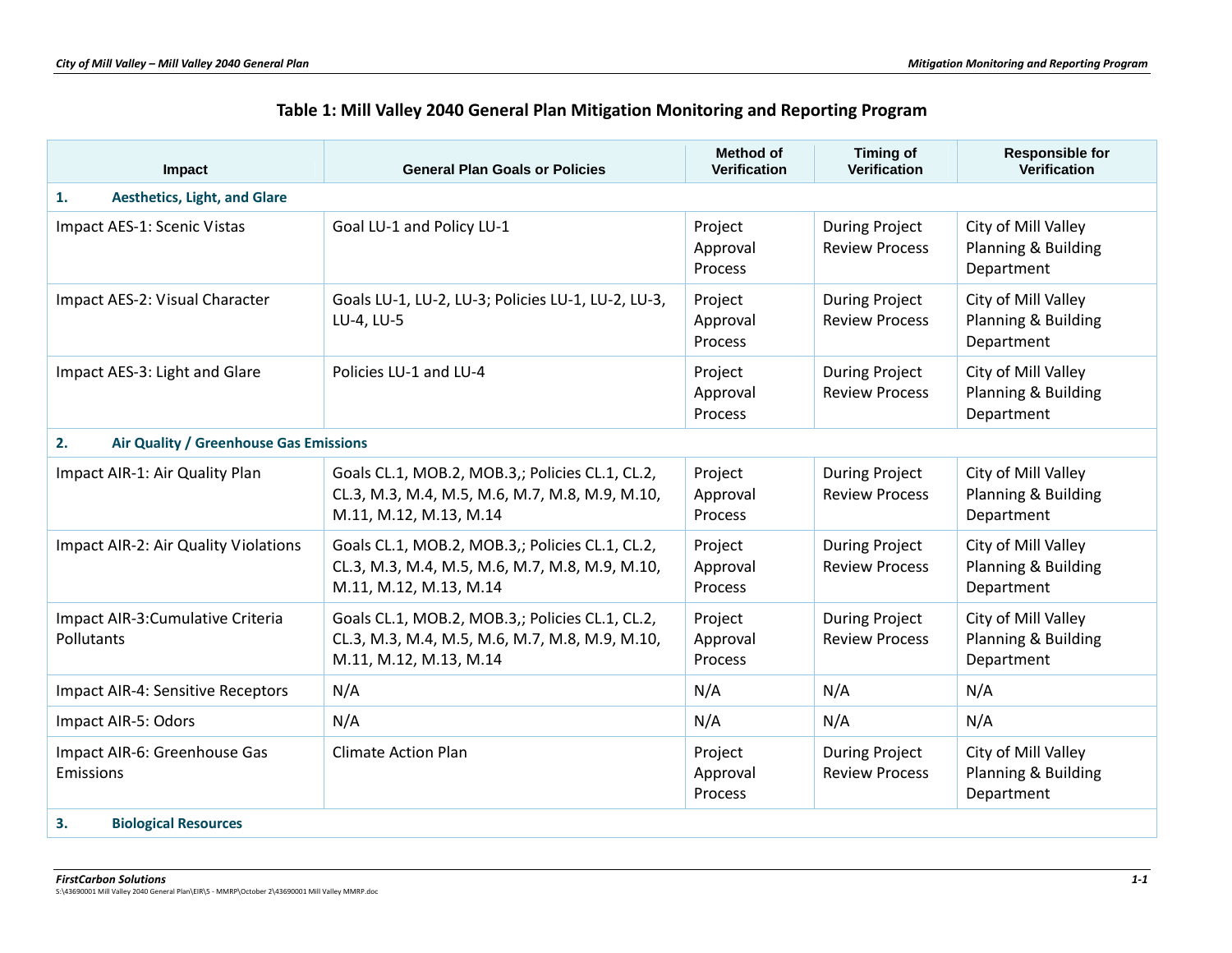| Impact                                                                     | <b>General Plan Goals or Policies</b>             | <b>Method of</b><br><b>Verification</b> | <b>Timing of</b><br>Verification               | <b>Responsible for</b><br><b>Verification</b>            |
|----------------------------------------------------------------------------|---------------------------------------------------|-----------------------------------------|------------------------------------------------|----------------------------------------------------------|
| Impact BIO-1: Special-Status Species                                       | Goals NE.1, NE.2, NE.6; Policies NE.1, NE.2, NE.7 | Project<br>Approval<br>Process          | <b>During Project</b><br><b>Review Process</b> | City of Mill Valley<br>Planning & Building<br>Department |
| Impact BIO-2: Riparian Habitat and<br><b>Sensitive Natural Communities</b> | Goals NE.1, NE.2, NE.6; Policies NE.1, NE.2, NE.7 | Project<br>Approval<br>Process          | <b>During Project</b><br><b>Review Process</b> | City of Mill Valley<br>Planning & Building<br>Department |
| Impact BIO-3: Federally Protected<br>Wetlands                              | Goals NE.1, NE.2, NE.6; Policies NE.1, NE.2, NE.7 | Project<br>Approval<br>Process          | <b>During Project</b><br><b>Review Process</b> | City of Mill Valley<br>Planning & Building<br>Department |
| Impact BIO-4: Wildlife Movement<br>and Nurseries                           | Goals NE.1, NE.2, NE.6; Policies NE.1, NE.2, NE.7 | Project<br>Approval<br>Process          | <b>During Project</b><br><b>Review Process</b> | City of Mill Valley<br>Planning & Building<br>Department |
| Impact BIO-5: Local Biological<br><b>Ordinances and Policies</b>           | N/A                                               | N/A                                     | N/A                                            | N/A                                                      |
| <b>Cultural Resources</b><br>4.                                            |                                                   |                                         |                                                |                                                          |
| Impact CUL-1: Historic Resources                                           | Goal LU.4; Policies LU-6, LU-7, LU-8              | Project<br>Approval<br>Process          | <b>During Project</b><br><b>Review Process</b> | City of Mill Valley<br>Planning & Building<br>Department |
| Impact CUL-2: Archaeological<br>Resources                                  | Goal LU.4; Policies LU-6, LU-7, LU-8              | Project<br>Approval<br>Process          | <b>During Project</b><br><b>Review Process</b> | City of Mill Valley<br>Planning & Building<br>Department |
| Impact CUL-3: Paleontological<br>Resources                                 | Goal LU.4; Policies LU-6, LU-7, LU-8              | Project<br>Approval<br>Process          | <b>During Project</b><br><b>Review Process</b> | City of Mill Valley<br>Planning & Building<br>Department |
| Impact CUL-4: Burial Sites                                                 | Goal LU.4; Policies LU-6, LU-7, LU-8              | Project<br>Approval<br>Process          | <b>During Project</b><br><b>Review Process</b> | City of Mill Valley<br>Planning & Building<br>Department |
| 5.<br><b>Geology and Soils</b>                                             |                                                   |                                         |                                                |                                                          |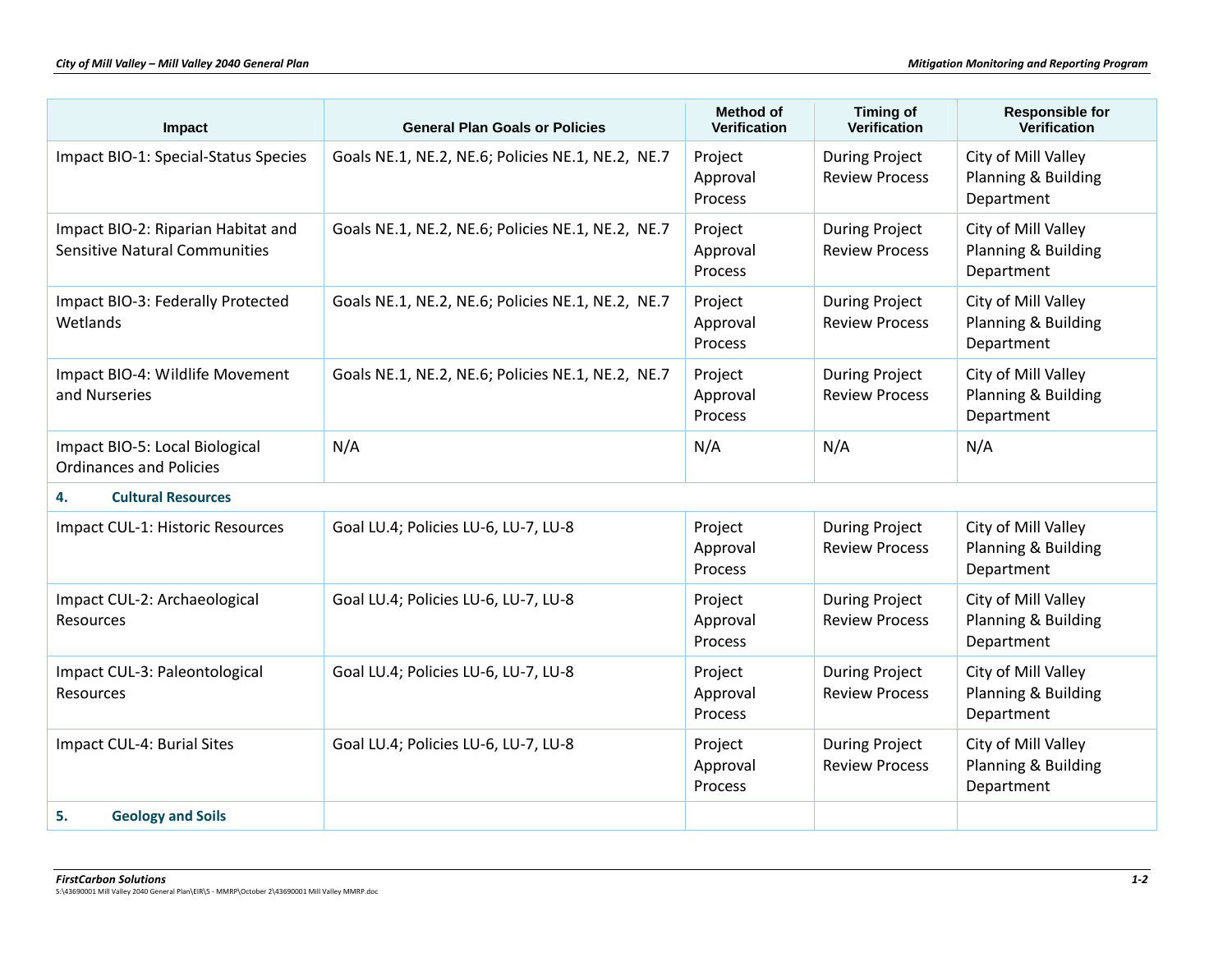| Impact                                                 | <b>General Plan Goals or Policies</b>                     | <b>Method of</b><br><b>Verification</b> | <b>Timing of</b><br><b>Verification</b>        | <b>Responsible for</b><br><b>Verification</b>            |
|--------------------------------------------------------|-----------------------------------------------------------|-----------------------------------------|------------------------------------------------|----------------------------------------------------------|
| Impact GEO-1: Seismic Hazards                          | Goal HZ-1; Policies HZ.1, HZ.6                            | Project<br>Approval<br>Process          | <b>During Project</b><br><b>Review Process</b> | City of Mill Valley<br>Planning & Building<br>Department |
| Impact GEO-2: Erosion Hazards                          | Goal HZ-1; Policies HZ.1, HZ.6                            | Project<br>Approval<br>Process          | <b>During Project</b><br><b>Review Process</b> | City of Mill Valley<br>Planning & Building<br>Department |
| Impact GEO-3: Unstable Geologic<br>Units or Soils      | Goal HZ-1; Policies HZ.1, HZ.6                            | Project<br>Approval<br>Process          | <b>During Project</b><br><b>Review Process</b> | City of Mill Valley<br>Planning & Building<br>Department |
| Impact GEO-4: Expansive Soils                          | Goal HZ-1; Policies HZ.1, HZ.6                            | Project<br>Approval<br>Process          | <b>During Project</b><br><b>Review Process</b> | City of Mill Valley<br>Planning & Building<br>Department |
| <b>Hazards and Hazardous</b><br>6.<br><b>Materials</b> |                                                           |                                         |                                                |                                                          |
| Impact HAZ-1: Routine Use/Risk of<br>Upset             | Goal HZ-1; Policies HZ.1, HZ.2, HZ.3, HZ.4, HZ.5,<br>HZ.6 | Project<br>Approval<br>Process          | <b>During Project</b><br><b>Review Process</b> | City of Mill Valley<br>Planning & Building<br>Department |
| Impact HAZ-2: Hazardous Material<br><b>Sites</b>       | Goal HZ-1; Policies HZ.1, HZ.2, HZ.3, HZ.4, HZ.5,<br>HZ.6 | Project<br>Approval<br>Process          | <b>During Project</b><br><b>Review Process</b> | City of Mill Valley<br>Planning & Building<br>Department |
| Impact HAZ-3: Exposure of Schools                      | Goal HZ-1; Policies HZ.1, HZ.2, HZ.3, HZ.4, HZ.5,<br>HZ.6 | Project<br>Approval<br>Process          | <b>During Project</b><br><b>Review Process</b> | City of Mill Valley<br>Planning & Building<br>Department |
| Impact HAZ-4: Emergency Response<br>and Evacuation     | Goal HZ-1; Policies HZ.2, HZ.3, HZ.5,                     | Project<br>Approval<br>Process          | <b>During Project</b><br><b>Review Process</b> | City of Mill Valley<br>Planning & Building<br>Department |
| Impact HAZ-5: Wildland Fires                           | Goal HZ-1; Policies HZ.1, HZ.2, HZ.3, HZ.4, HZ.5,<br>HZ.6 | Project<br>Approval                     | <b>During Project</b><br><b>Review Process</b> | City of Mill Valley<br>Planning & Building               |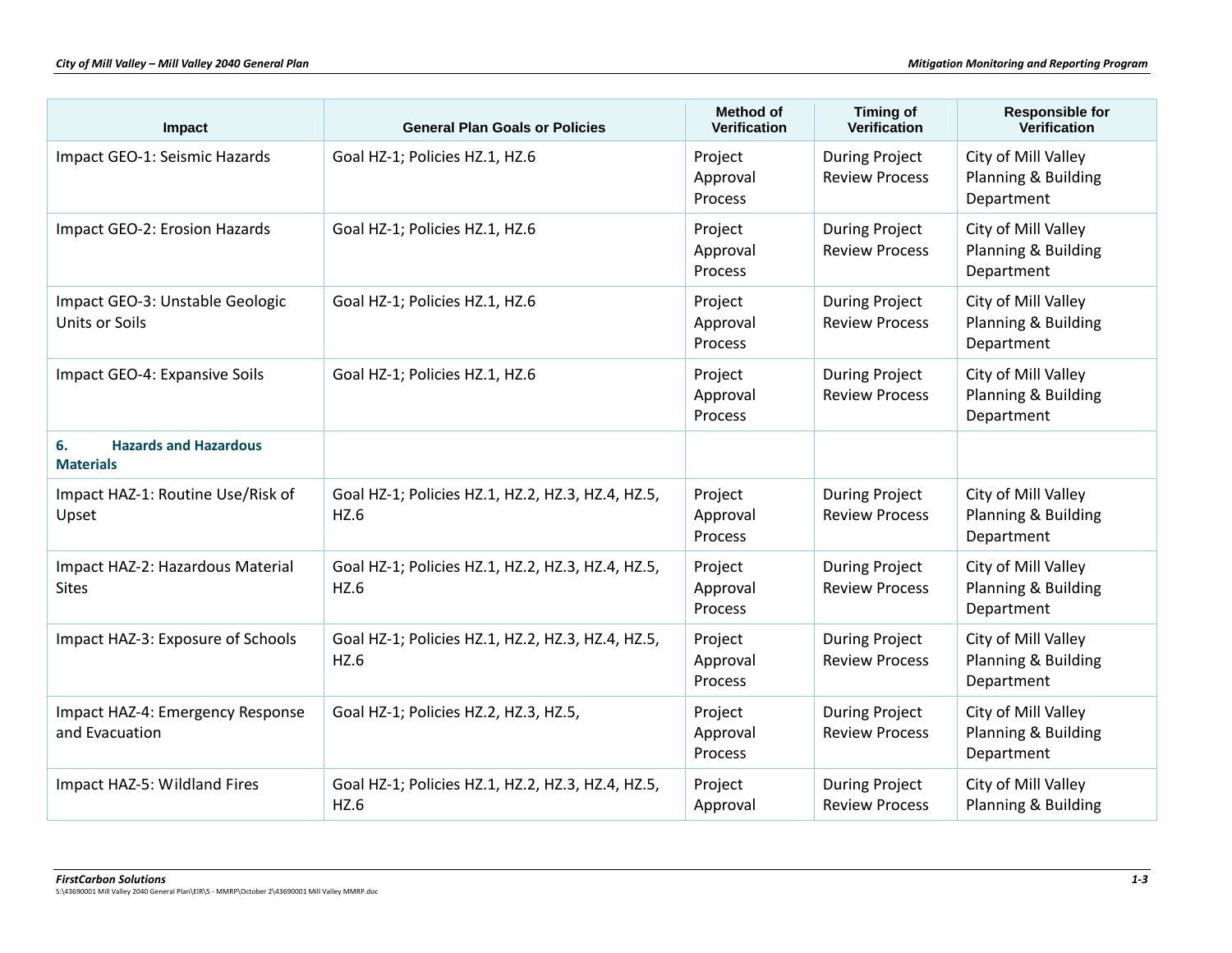| Impact                                                                   | <b>General Plan Goals or Policies</b>                     | Method of<br><b>Verification</b>      | <b>Timing of</b><br>Verification               | <b>Responsible for</b><br>Verification                   |
|--------------------------------------------------------------------------|-----------------------------------------------------------|---------------------------------------|------------------------------------------------|----------------------------------------------------------|
|                                                                          |                                                           | <b>Process</b>                        |                                                | Department                                               |
| 7.<br><b>Hydrology and Water Quality</b>                                 |                                                           |                                       |                                                |                                                          |
| Impact HYD-1: Water Quality<br>Standards/Waste Discharge<br>Requirements | Goal NE.3; Policies NE.3, NE.4                            | Project<br>Approval<br><b>Process</b> | <b>During Project</b><br><b>Review Process</b> | City of Mill Valley<br>Planning & Building<br>Department |
| Impact HYD-2: Groundwater                                                | N/A                                                       | N/A                                   | N/A                                            | N/A                                                      |
| Impact HYD-3: Erosion Siltation                                          | Goal NE.3; Policies NE.3, NE.4                            | Project<br>Approval<br>Process        | <b>During Project</b><br><b>Review Process</b> | City of Mill Valley<br>Planning & Building<br>Department |
| Impact HYD-4:Storm Drainage                                              | Goal NE.3; Policies NE.3, NE.4                            | Project<br>Approval<br>Process        | <b>During Project</b><br><b>Review Process</b> | City of Mill Valley<br>Planning & Building<br>Department |
| Impact HYD-5: 100-Year Flood Hazard<br>Areas                             | Goal HZ-1; Policies HZ.1, HZ.2, HZ.3, HZ.4, HZ.5,<br>HZ.6 | Project<br>Approval<br><b>Process</b> | <b>During Project</b><br><b>Review Process</b> | City of Mill Valley<br>Planning & Building<br>Department |
| Impact HYD-6: Seiche, Tsunamis, or<br><b>Mudflows</b>                    | Goal HZ-1; Policies HZ.1, HZ.2, HZ.3, HZ.4, HZ.5,<br>HZ.6 | Project<br>Approval<br>Process        | <b>During Project</b><br><b>Review Process</b> | City of Mill Valley<br>Planning & Building<br>Department |
| <b>Land Use</b><br>8.                                                    |                                                           |                                       |                                                |                                                          |
| Impact LU-1: Division of an<br><b>Established Community</b>              | N/A                                                       | N/A                                   | N/A                                            | N/A                                                      |
| Impact LU-2: Consistency with<br>Applicable Plans and Requirements       | N/A                                                       | N/A                                   | N/A                                            | N/A                                                      |
| 9.<br><b>Noise</b>                                                       |                                                           |                                       |                                                |                                                          |
| Impact NOI-1: Exposure of Persons<br>to Excessive Noise                  | Policies N-1, N-2, N-3                                    | Project<br>Approval<br>Process        | <b>During Project</b><br><b>Review Process</b> | City of Mill Valley<br>Planning & Building<br>Department |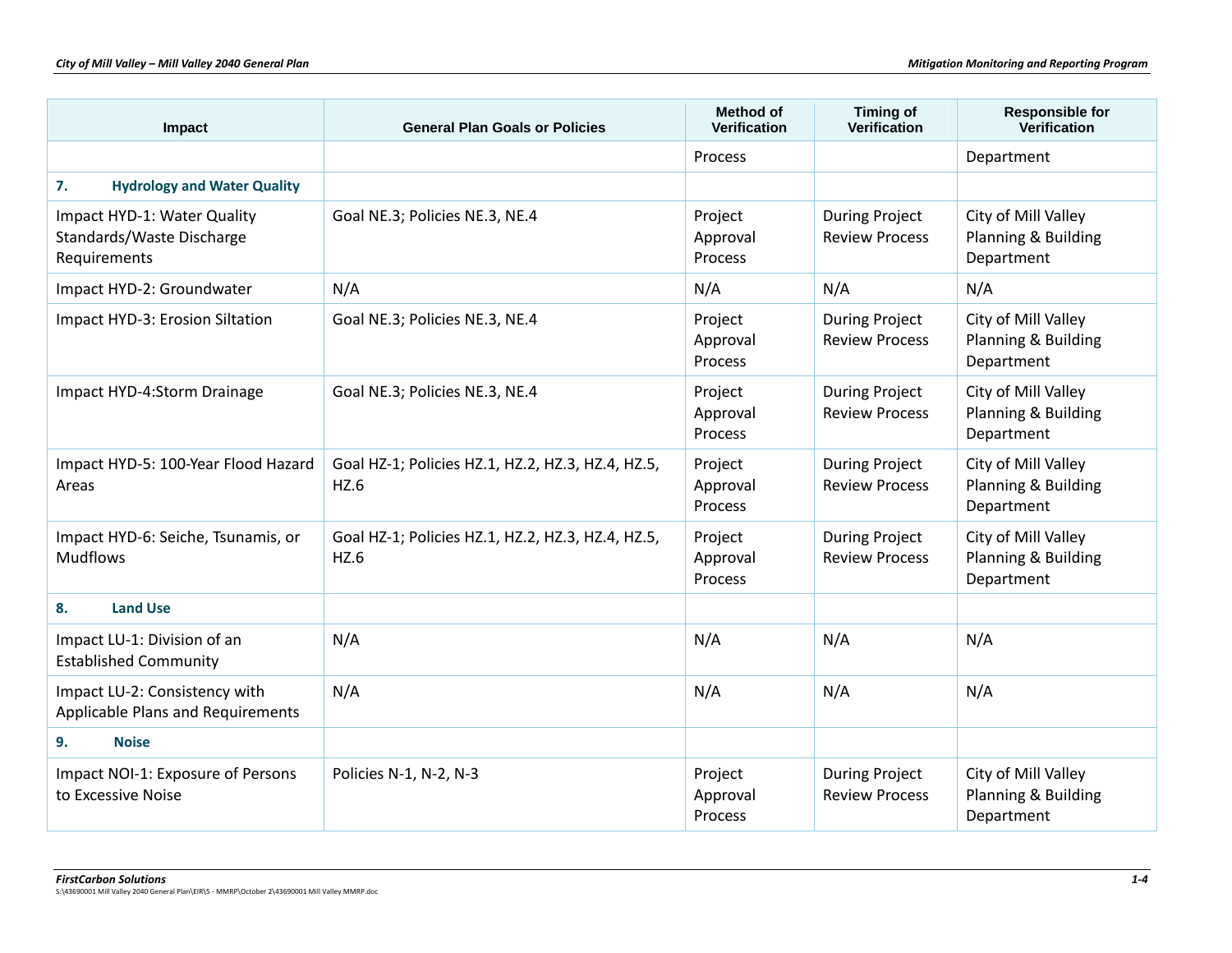| Impact                                                                 | <b>General Plan Goals or Policies</b>                      | Method of<br><b>Verification</b>      | <b>Timing of</b><br><b>Verification</b>        | <b>Responsible for</b><br>Verification                   |
|------------------------------------------------------------------------|------------------------------------------------------------|---------------------------------------|------------------------------------------------|----------------------------------------------------------|
| Impact NOI-2: Vibration                                                | Policies N-1, N-4                                          | N/A                                   | N/A                                            | N/A                                                      |
| Impact NOI-3: Permanent Increase in<br><b>Ambient Noise Levels</b>     | Policies N-1, N-2, N-3                                     | Project<br>Approval<br>Process        | <b>During Project</b><br><b>Review Process</b> | City of Mill Valley<br>Planning & Building<br>Department |
| Impact NOI-4: Temporary Increase in<br><b>Ambient Noise Levels</b>     | Policies N-1, N-4                                          | Project<br>Approval<br><b>Process</b> | <b>During Project</b><br><b>Review Process</b> | City of Mill Valley<br>Planning & Building<br>Department |
| 10.<br><b>Public Services, Recreation,</b><br>and Utilities            |                                                            |                                       |                                                |                                                          |
| Impact PSU-1: Fire Protection and<br><b>Emergency Medical Services</b> | Goal HZ-1; Policies HZ.1, HZ.5                             | Project<br>Approval<br>Process        | <b>During Project</b><br><b>Review Process</b> | City of Mill Valley<br>Planning & Building<br>Department |
| Impact PSU-2: Police Protection                                        | Goal PS.1; Policies PS.1, PS.2                             | Project<br>Approval<br>Process        | <b>During Project</b><br><b>Review Process</b> | City of Mill Valley<br>Planning & Building<br>Department |
| Impact PSU-3: Schools                                                  | Policy CV.1                                                | Project<br>Approval<br>Process        | <b>During Project</b><br><b>Review Process</b> | City of Mill Valley<br>Planning & Building<br>Department |
| Impact PSU-4: Parks, Recreation, and<br><b>Other Public Facilities</b> | Goals GV.2, GV.3, GV.4; Policies CV.1, CV.4, CV.6,<br>CV.8 | Project<br>Approval<br>Process        | <b>During Project</b><br><b>Review Process</b> | City of Mill Valley<br>Planning & Building<br>Department |
| Impact PSU-5: Potable Water                                            | Goal NE-1; Policies NE.3, NE.4                             | Project<br>Approval<br>Process        | <b>During Project</b><br><b>Review Process</b> | City of Mill Valley<br>Planning & Building<br>Department |
| Impact PSU-6: Wastewater                                               | Goal NE-1; Policies NE.3, NE.4                             | Project<br>Approval<br>Process        | <b>During Project</b><br><b>Review Process</b> | City of Mill Valley<br>Planning & Building<br>Department |
| Impact PSU-7: Storm Drainage                                           | Goal NE-1; Policies NE.3, NE.4                             | Project                               | <b>During Project</b>                          | City of Mill Valley                                      |